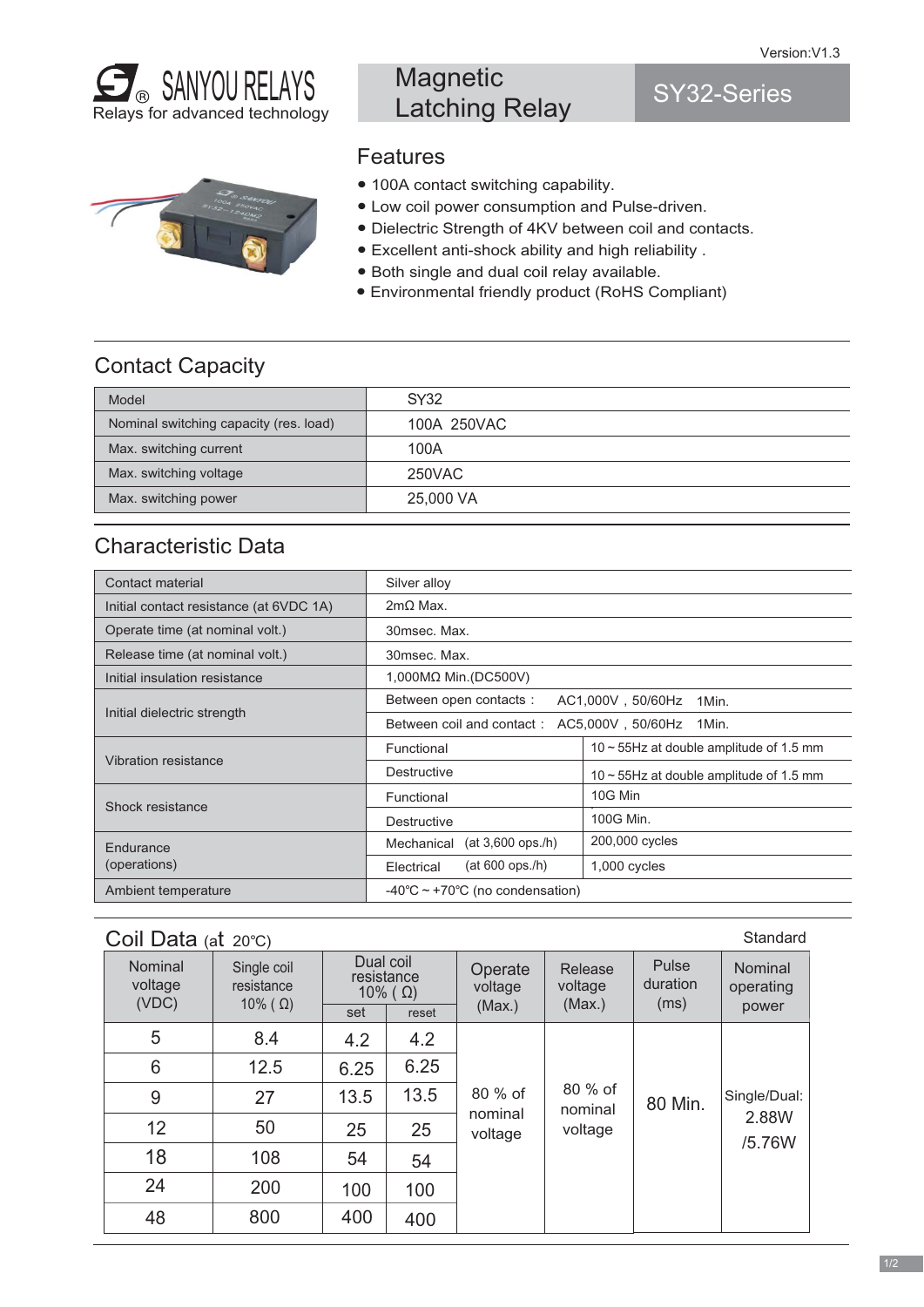#### Ordering Information

|            | Nomenclature |                   |   |   |  |       |                                                 |
|------------|--------------|-------------------|---|---|--|-------|-------------------------------------------------|
| $SY32 - 1$ |              | $12 \overline{ }$ | D | M |  | $-XX$ |                                                 |
|            |              |                   |   |   |  |       | Special Parameter: Nil-Standard Type,           |
|            |              |                   |   |   |  |       | Letter or number-Special Requirement            |
|            |              |                   |   |   |  |       | Coil Specification: 1-Single coil, 2-Dual coils |
|            |              |                   |   |   |  |       | Contact Form: M-Form A                          |
|            |              |                   |   |   |  |       | Coil Power: Single coil-2.88W, Dual coil-5.76W  |
|            |              |                   |   |   |  |       | Coil Voltage(VDC): 05, 06, 09, 12, 18, 24, 48   |
|            |              |                   |   |   |  |       | Number of Poles: 1-1Pole                        |
|            |              |                   |   |   |  |       | Type designation: SY32                          |

Outline Dimensions, Wiring Diagram, Mounting Holes (unit : mm)



## Typical Applications

●Industrial machinery ●Electrical device